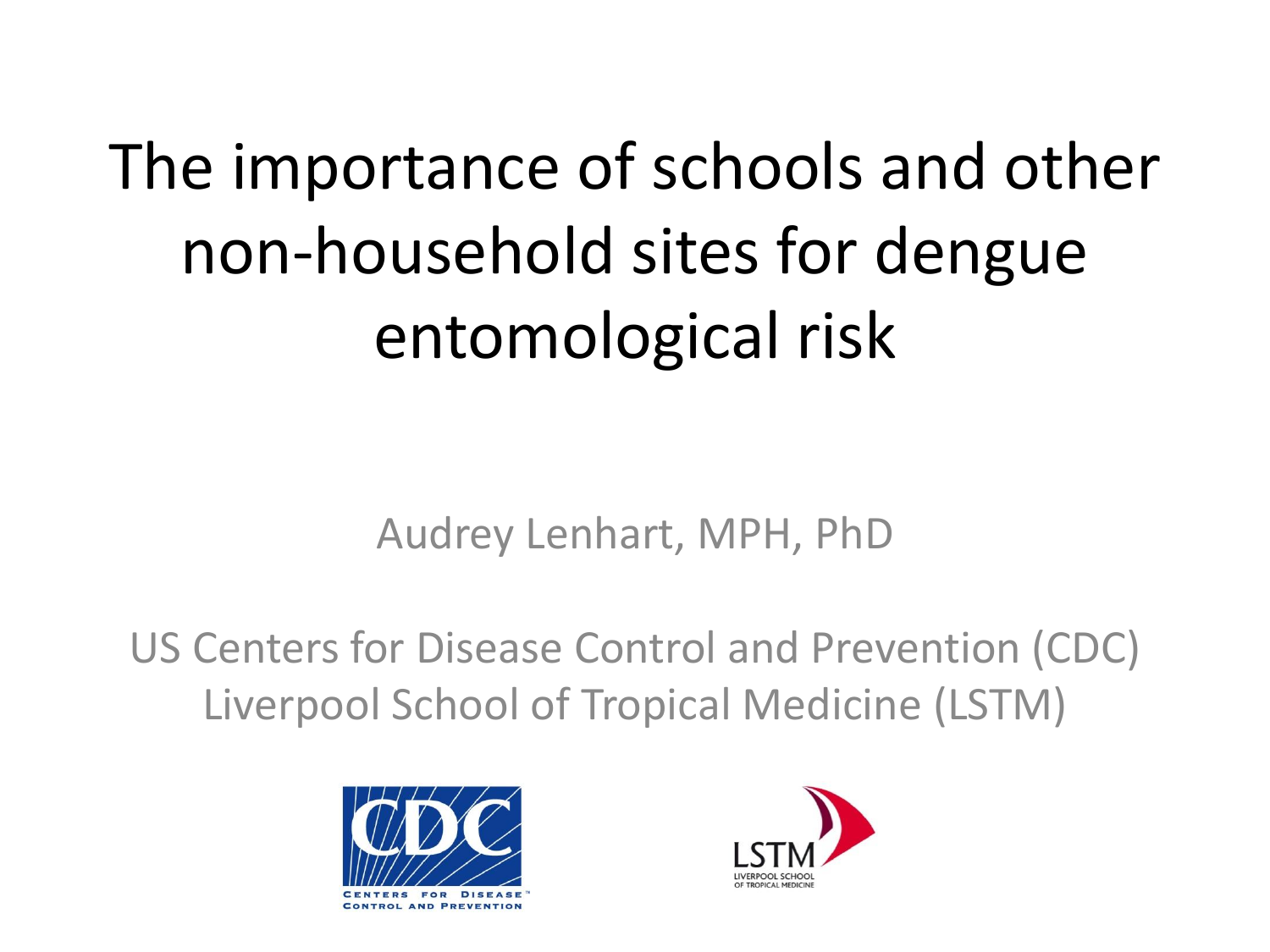## Dengue entomological risk

- Dependent upon 2 key factors:
	- Vector abundance and breeding
	- Human presence and movement
- These risk factors are not limited to the household environment alone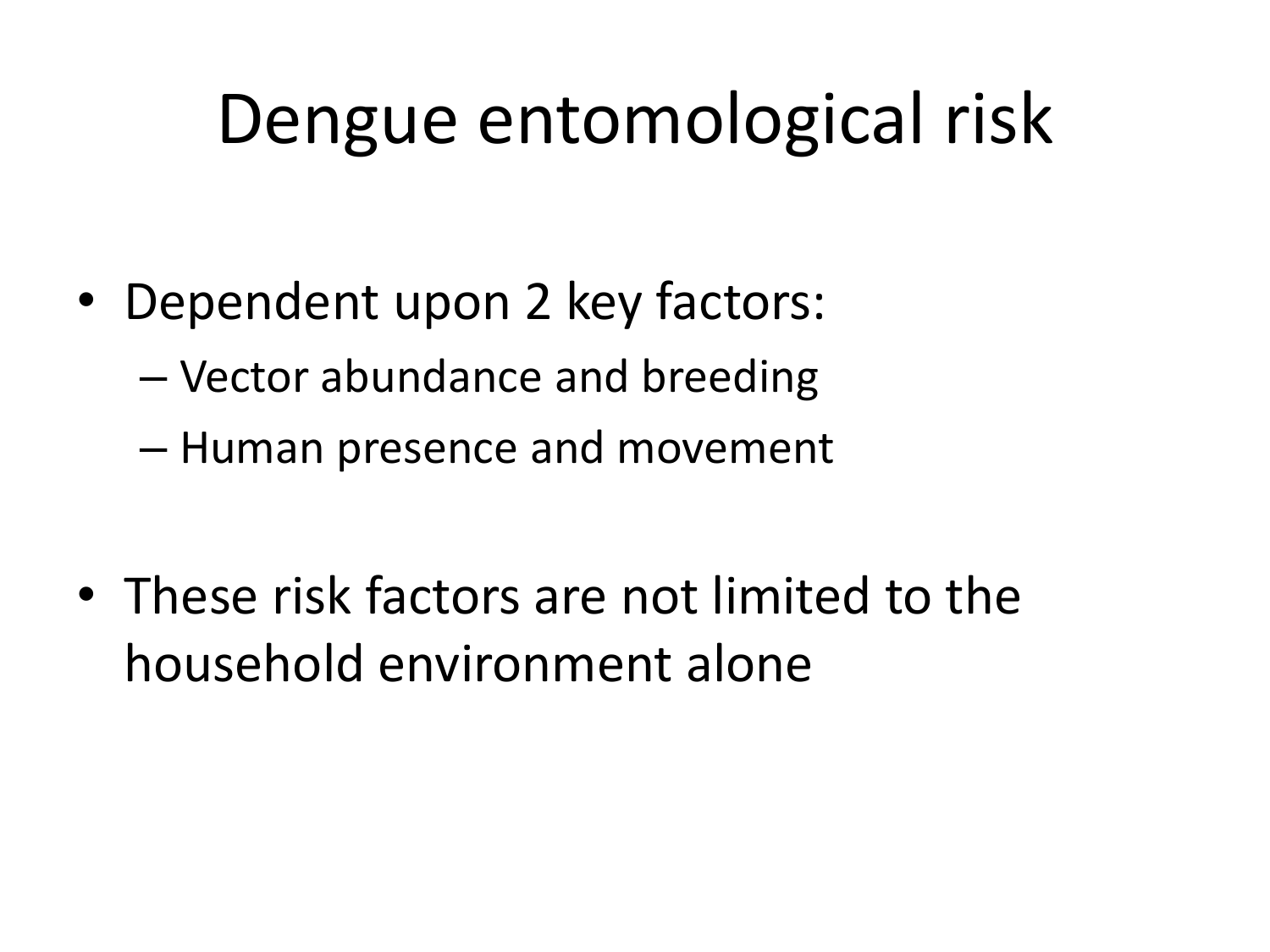### Assessing entomological risk: Vector abundance

- Immature mosquito indices
	- 'traditional' indices (house, container, Breteau)
- Oviposition indices
	- Presence/absence or absolute counts of eggs in ovitraps
- Productivity measures (absolute counts of pupae or larvae)
	- Containers can vary in their epidemiological importance
- Adult mosquito indices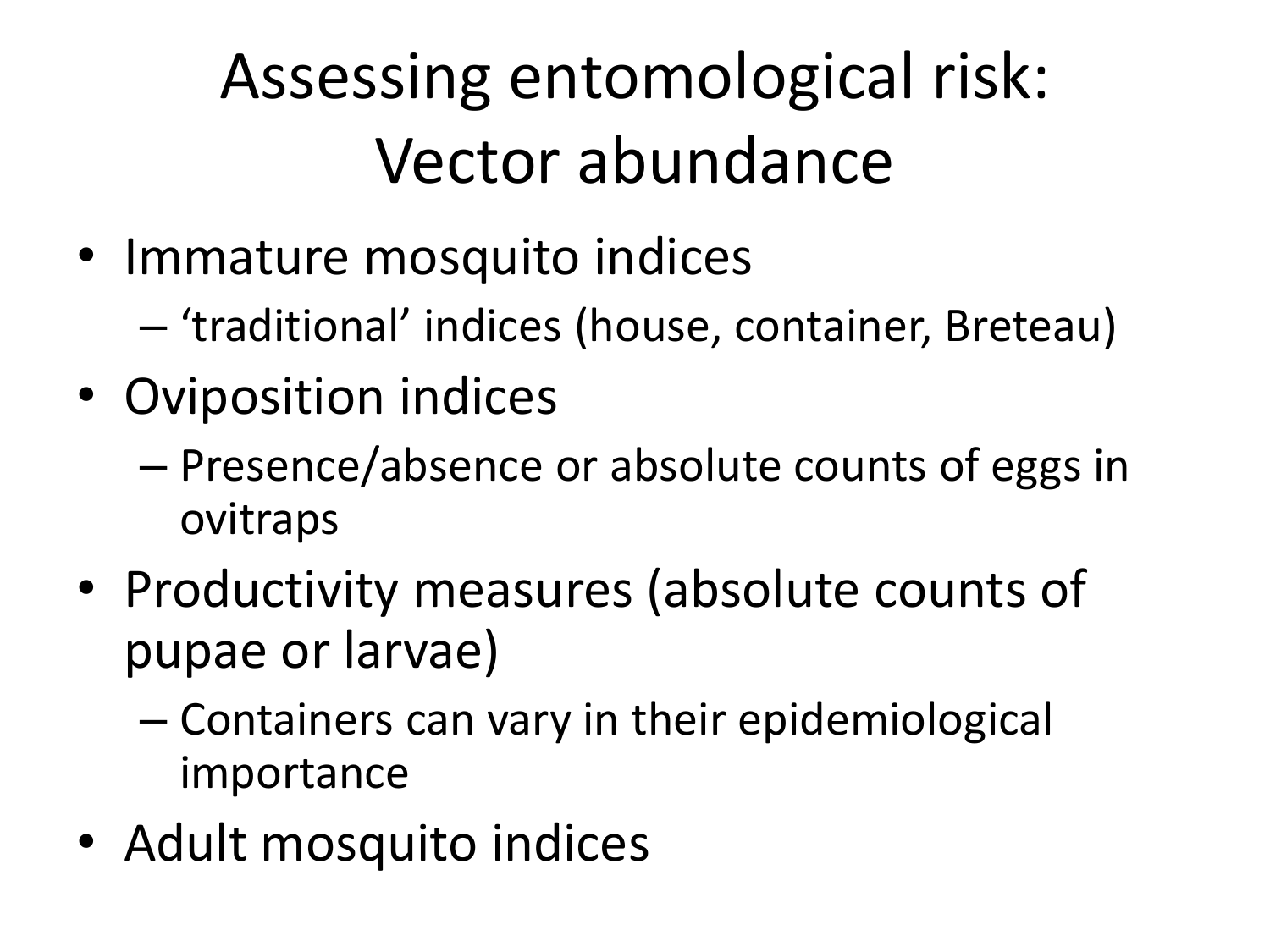# Adult mosquito indices

- The adult stage of the mosquito is the most epidemiologically important
- Adult *Aedes* are notoriously difficult to sample – But not impossible!
- A robust index of dengue entomological risk should include measures of adult mosquito density as well as human presence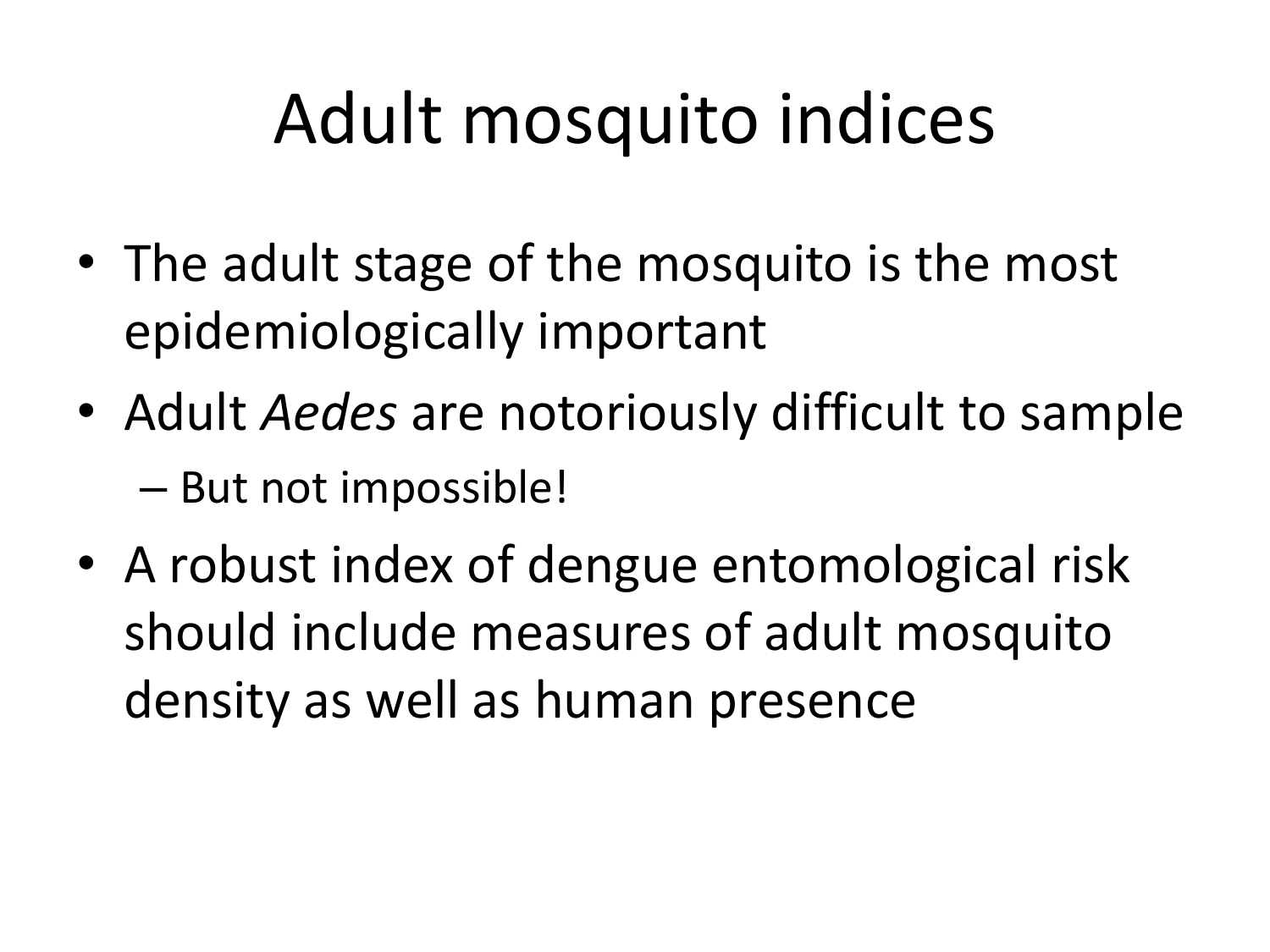Assessing entomological risk: Human presence & movement

- Where are people and host-seeking mosquitoes likely to come into contact?
- Individuals can be at risk of infection in multiple locations, not just the household
- Dengue transmission risk in individuals increases 3-fold when taking into account potential exposure at non-household locations (Stoddard *et al*. 2009; data from Iquitos, Peru)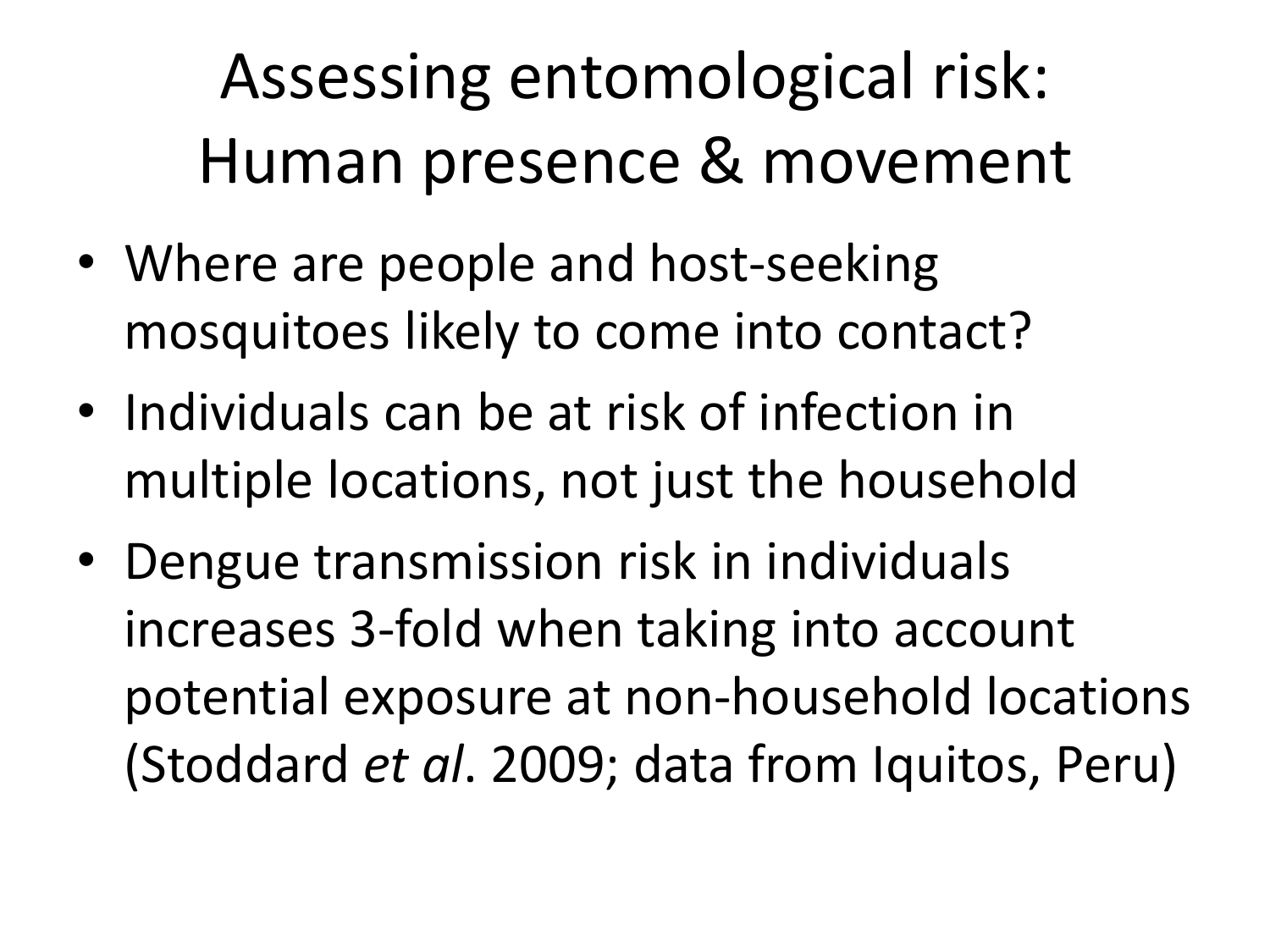#### So where are the areas of highest entomological risk?

Presumably these are primarily residential areas; but can nonhousehold areas also significantly contribute to dengue entomological risk?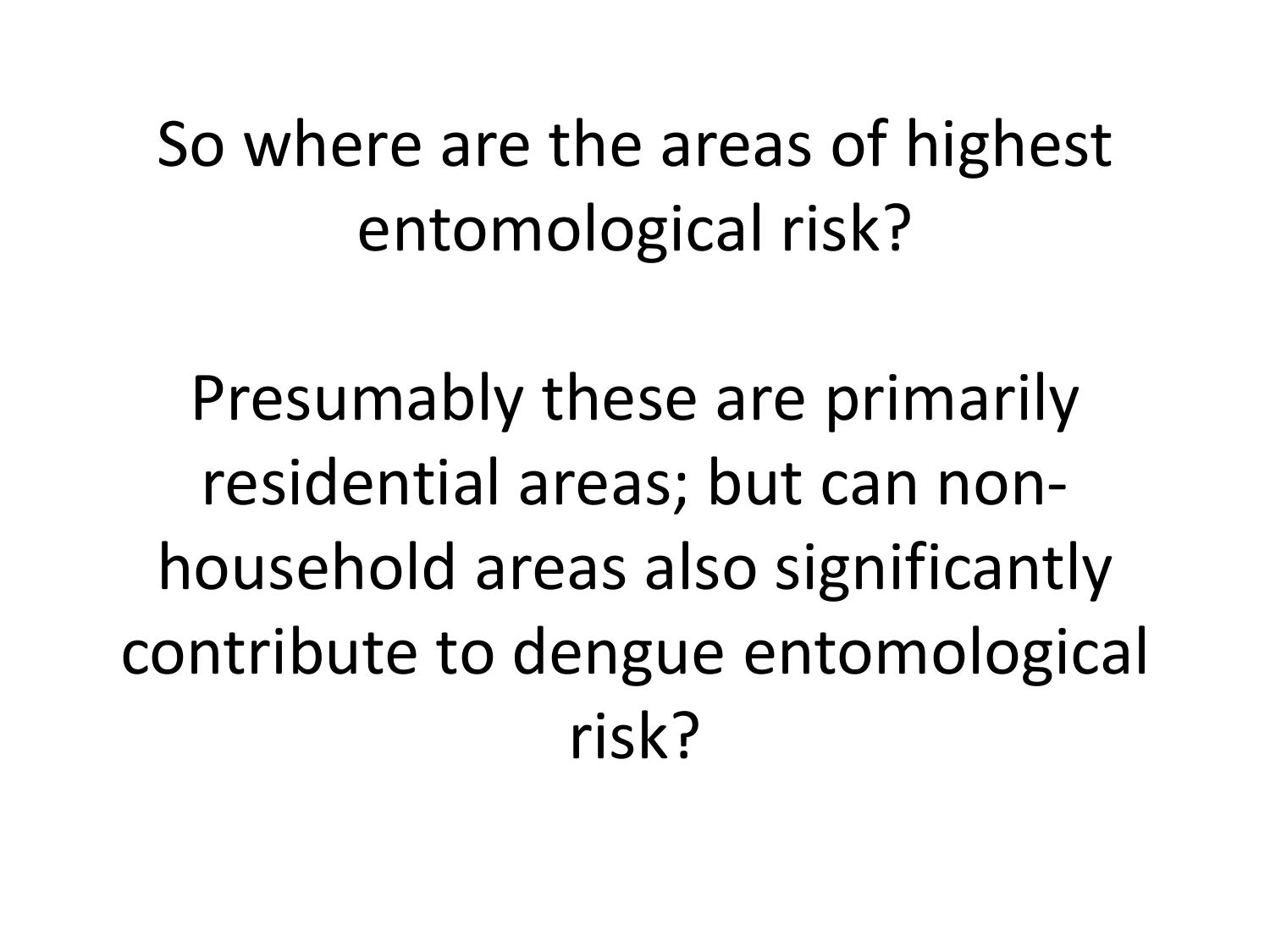# Spatial clustering

- Transmission 'hot spots'
	- Evidence suggests that these occur primarily in residential areas
	- School-based surveillance of dengue cases can aid in the identification of these residential foci
		- Mammen *et al.* (2008): '... active school-based dengue case detection prompting local spraying could contain recent virus introductions and reduce the longitudinal risk of virus spread within rural areas'
		- Kittayapong *et al.* (2008); targeted interventions to foci identified using school-based surveillance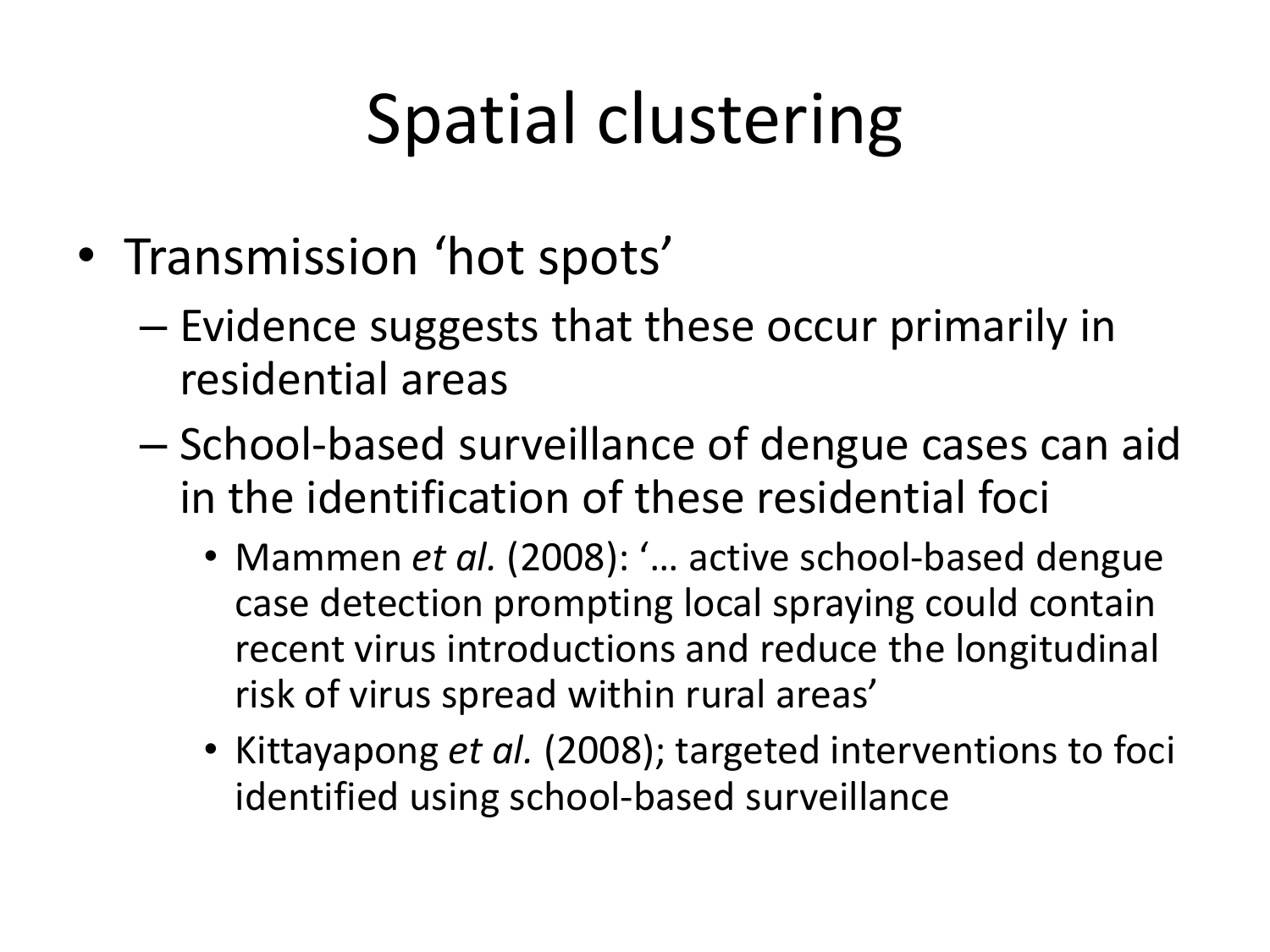# Schools as transmission foci

- Conflicting evidence regarding their importance:
	- Strickman *et al.* (2000)
		- Thailand; transmission likely occurred in residential settings rather than schools
	- Strickman & Kittayapong (2002)
		- Thailand; schools and houses adjacent to schools can be important sources of *Aedes* larvae
	- Endy *et al.* (2002)
		- Thailand; transmission likely occurred in residential settings rather than schools
	- Mammen *et al.* (2008)
		- Thailand; transmission was highly focal in residential settings; school-based case surveillance was effective but no DENV-infected mosquitoes were found in schools
	- Kittayapong *et al.* (2008)
		- Thailand; case detection in schools to identify residential transmission foci; both residences and schools were treated and vector infestations and dengue incidence were reduced
	- Garcia-Rejon et al. (2011)
		- Mexico; schools presented a risk environment for students, teachers, and other personnel to be exposed to DENV-infected *Ae. aegypti*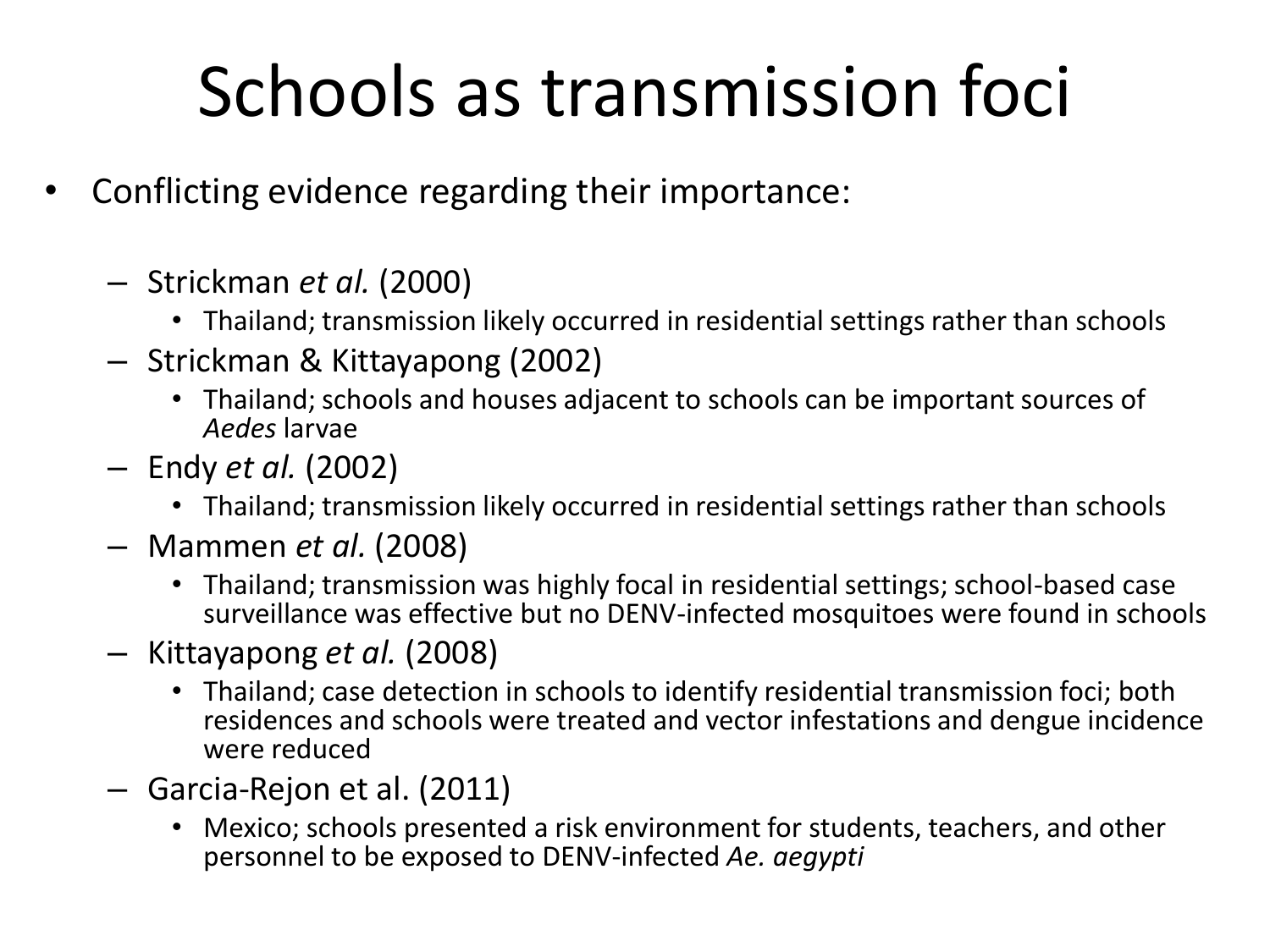# School-based interventions

- Educational
	- Many examples in the published literature of school-based education programmes on dengue prevention and control
		- Do these actually lead to long-term behaviour change?
- Breeding site control on school premises
	- Kittayapong *et al.* (2008)
		- Screen covers, Bti, *Mesocyclops* copepods
- Insecticide-treated uniforms
	- Proposed by Wilder-Smith *et al.* (2011)
- Insecticide-treated window screening
	- Currently being deployed in Merida and Acapulco, Mexico in cluster-randomized trials in both residential sites and schools (UADY, LSTM, SSM collaboration)
- Colombia HEALTHPLATFORM study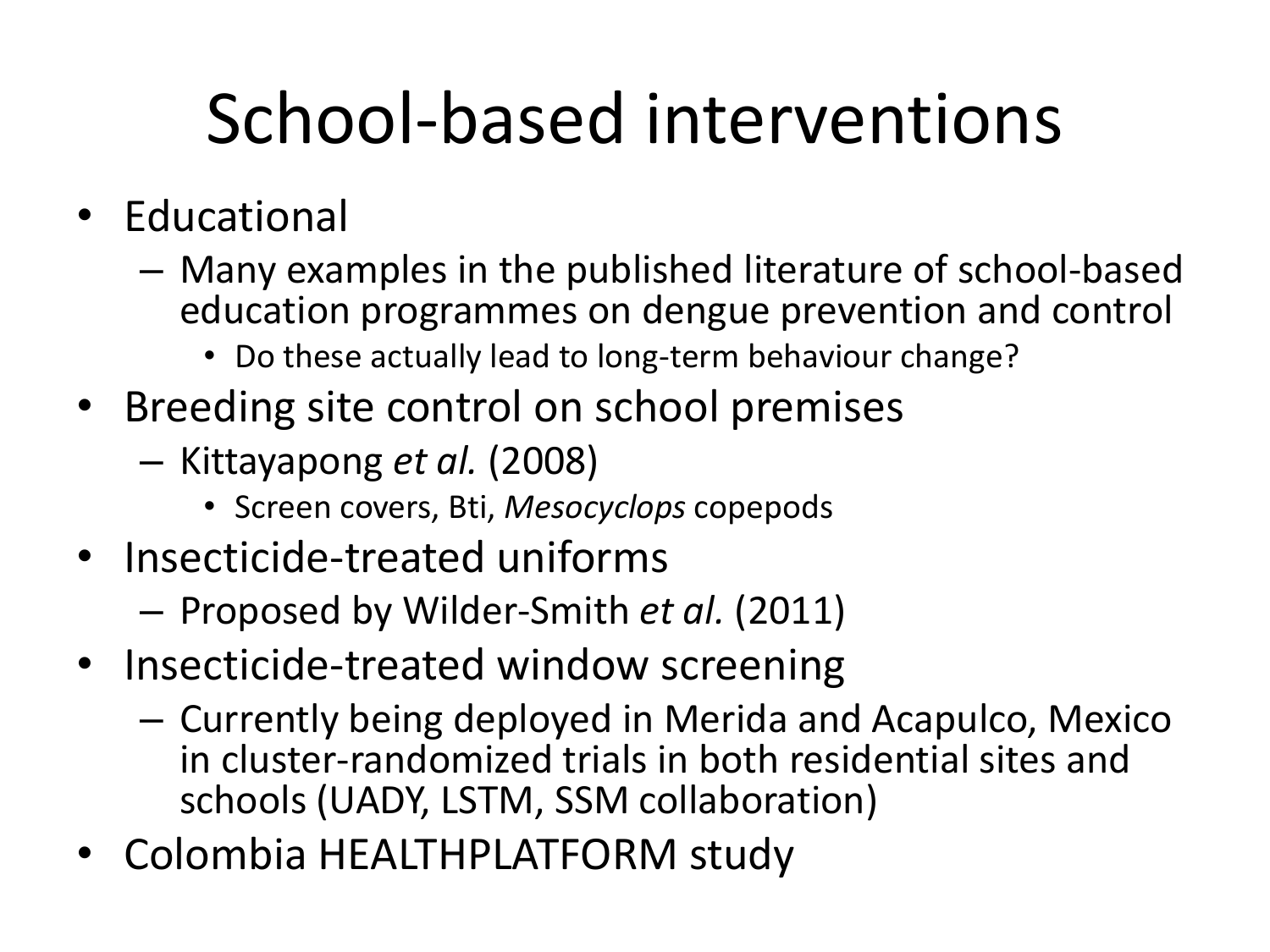## Other non-household sites

- Abe *et al.* (2005) calculated that a single cemetery in Venezuela produced a daily output of approximately 3000 *Ae. aegypti* females per day
- Morrison *et al.* (2006) reported high levels of dengue vector breeding in a variety of nonhousehold sites in Iquitos, Peru (ports, markets, commercial sites, parks, schools, etc.)
- Arunachalam *et al.* (2010) reported more pupae per container were found in public spaces, particularly schools and religious facilities (7 SE Asian countries)
- Pilger *et al.* (2010) demonstrated the sampling bias of entomological infestation indices when only residential sites are surveyed